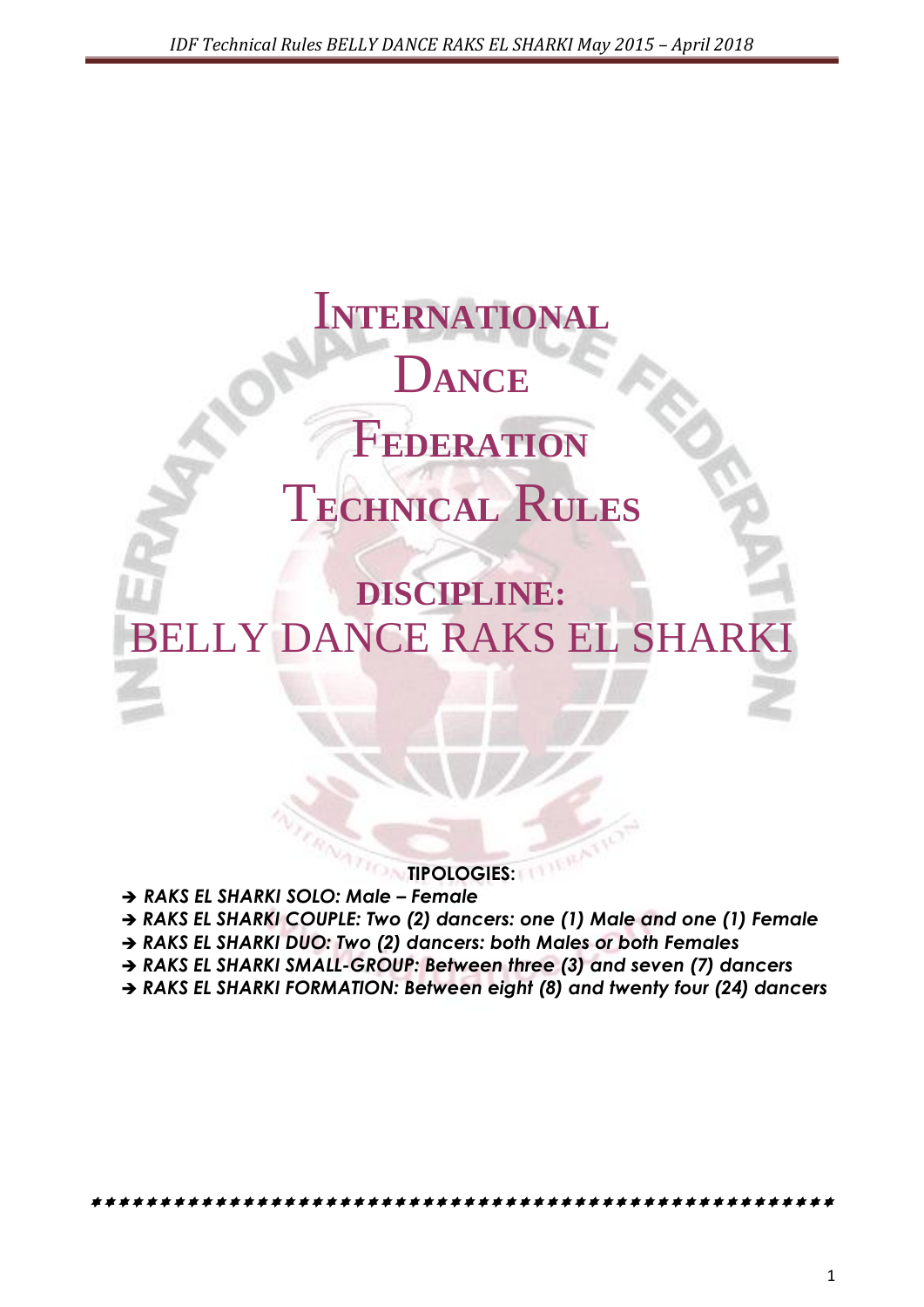### *HISTORY OF BELLY DANCE RAKS EL SHARKI*

- "Raks Sharki" means "Oriental Dance" and refers to the style commonly called "Belly Dance". This is a very expressive style, the most significant of all the oriental dances. "Raks Sharki" is called the king of oriental dance and includes elements of all the styles. The style is performed everywhere in the Middle East starting from Egypt, through Lebanon, Syria and Turkey. "Raks Sharki" is often danced by a solo dancer who tends to improvise. Body movements are isolated. Dancer performs his/her footwork on his/her tip-toes with his/her upper-body erected. Movements of hands are elaborated, never casual. The style recognised and adapted by the IDF is Egyptian "Raks Sharki";
- Through his/her performance a dancer should present his/her most advanced technique;



www.idfdance.com

\*\*\*\*\*\*\*\*\*\*\*\*\*\*\*\*\*\*\*\*\*\*\*\*\*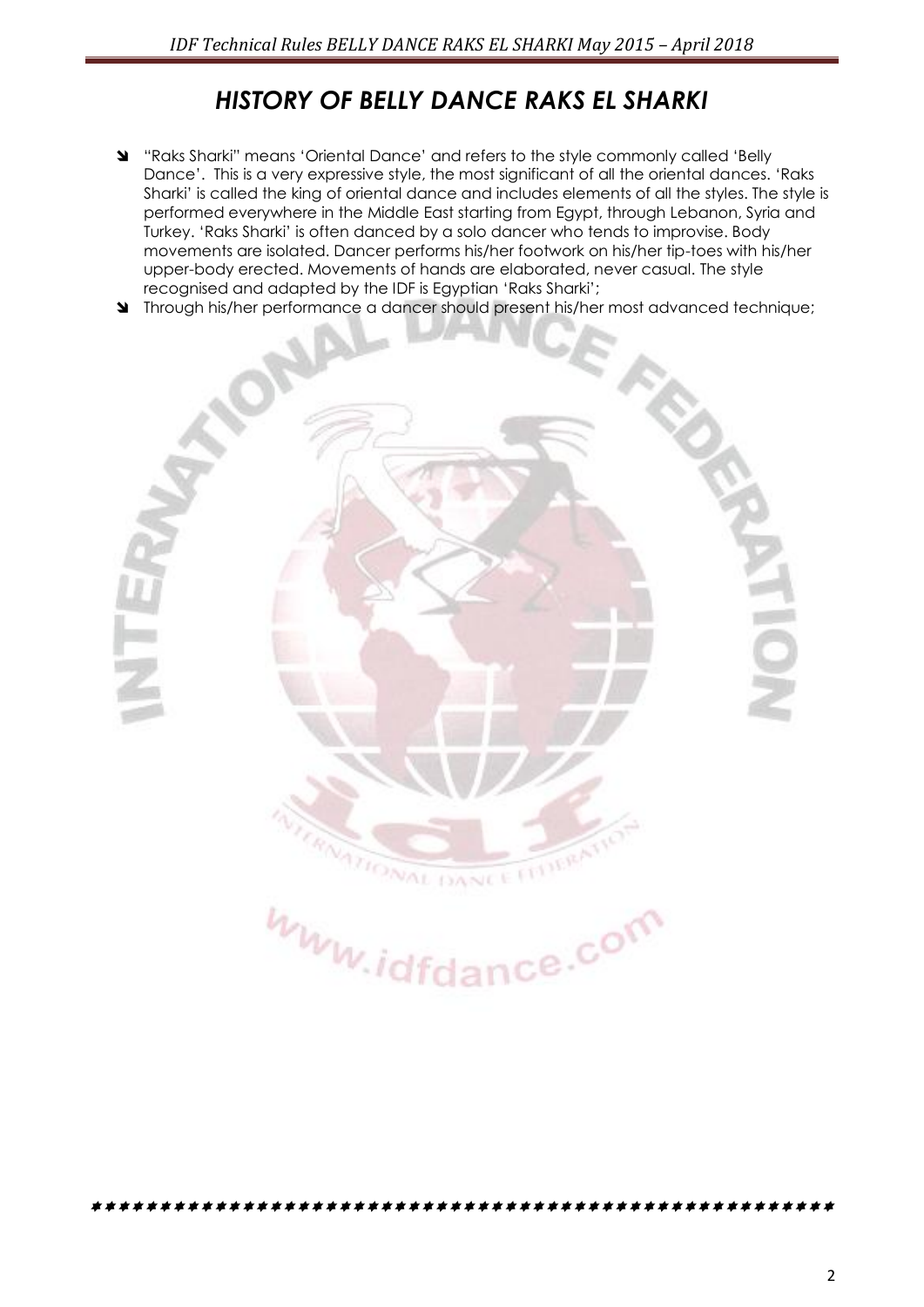## *COMMON RULES*

- State regulations in the situations not mentioned in these requiditions, decisions will be made by the RESTRICTED TECHNICAL COMMITTEE and the IDF GENERAL SECRETARY.
- Dancer's age is considered with referral to the calendar year (1st January 31st December). Dancer who participates in Ranking Competition that starts in October will be considered with referral to the following calendar year (which means one (1) year older) and age category are divided as follow:
	- **MINI:** All dancers from the age of six (**6**) to the age of nine (**9**)(Solo Duo Couples Small Groups – Formations);
	- **YOUTH:** All dancers from the age of ten (**10**) to the age of thirteen (**13**) (Solo Duo Couples – Small Groups – Formations);
	- **JUNIOR:** All dancers from the age of fourteen (**14**) to the age of sixteen (**16**) (Solo Duo – Couples – Small Groups – Formations);
	- **ADULT:** All dancers from the age of seventeen (**17**)to the age of thirty four (**34**)( Solo – Duo – Couples – Small Groups – Formations);
	- **SENIOR:** All dancers at the age of thirty five (**35**) and above. (Solo Duo Couple Small-group – Formation)
- **Having reached the age limit for each category, dancers pass to the older category** automatically.
- **M** Dancers use their own music piece which must be in accordance with the following requirements:
	- $\checkmark$  Duration and pace limits respected for each category;
	- Visibly exposing dancer's: Start Number, Nationality, Name of a Club/School, Title of the Presentation, Duration, Name and Surname, Discipline as well as Age and Dance Category;
- Who fail to comply following rules:
	- **Dancer without start number;**
	- Will be penalized of 5 (five) points.
- Who fail to comply following rules:
	- **Music over/under time limit;**
	- **Drums sequence exceed 30% of the whole presentation;**
	- **To execute the same four (4) movements in a row;**
	- Will be penalized of 10 (Ten) points.
- Who fail to comply following rules:
	- **Dancers who don't enter on the stage after third call;** Will be entered on last place**.**
- **D** Dancer is allowed to use a scarf; however its use must not dominate the choreography;
- Dancer is not allowed to execute the same four (4) movements in a row;
- For every two (2) hip movements a dancer must not perform more than one (1) hand movement;
- **N** Drums sequence must not exceed 30% of the whole presentation.
- **The judgment expressed by the Judges is the summatory of multiple parameters, differentiated according to the typology. The differentiation according to the typology is as follows:**

*SOLO:*

- The parameter **Technique** is expressed by: execution of movements in accordance with music pace, execution of technical elements, movements and figures (position, elegance, timing, balance and body control) and use of the whole personal and general space (in finals the whole dance-floor) with its horizontals, verticals and diagonals;
- The parameter **Choreography** is expressed by: distribution of figures and movements in accordance with dance context, costumes and originality of music.
- The parameter **Interpretation** is expressed by: dancer"s ability to follow the rhythm and musical melody and express them through his/her body motion; ability to apply adequate movements and technical elements in accordance with music as well as dancer"s ability to smoothly continue his/her dance after "stop", "pause" or other figures;

#### **DUO/COUPLES:**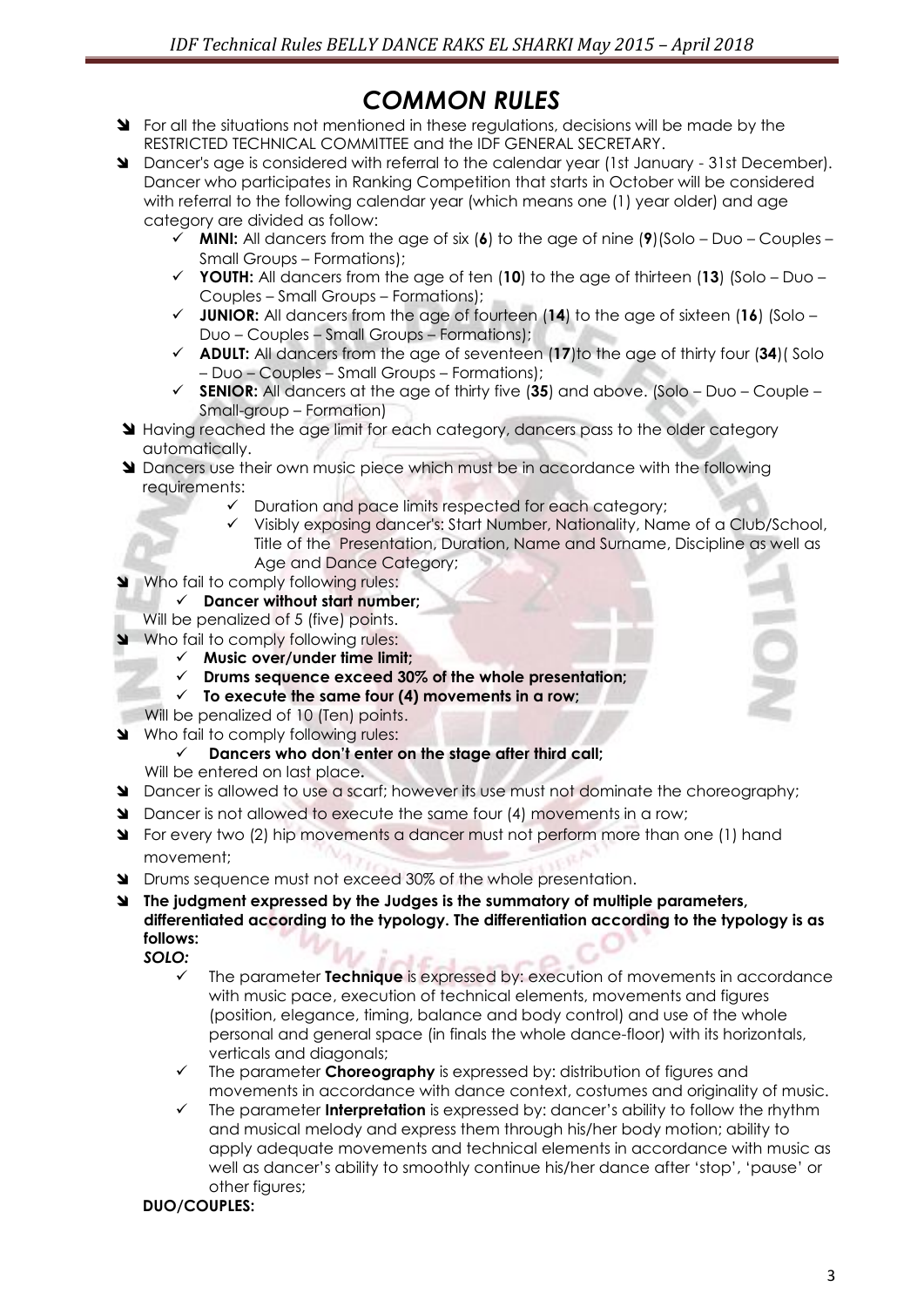- **Technique + Synchronism** is expressed by: execution of movements in accordance with music pace, execution of technical elements, movements and figures (position, elegance, timing, balance and body control) as well as use of the whole personal and general space (in finals the whole dance-floor) with its horizontals, verticals and diagonals, associated together similarity and body movements of both dancers (legs shoulder and upper body);
- **Choreography** is expressed by: distribution of figures and movements in accordance with dance context, costumes and originality of music;
- **Interpretation** is expressed by: dancers" ability to follow the rhythm and musical melody and express them through their body motion; ability to apply adequate movements and technical elements in accordance with music as well as dancers" ability to smoothly continue their dance after "stop", "pause" or other figures,

#### **SMALL GROUPS/FORMATIONS:**

- **Technique + Synchronism** is expressed by: execution of movements in accordance with music pace, execution of technical elements, movements and figures (position, elegance, timing, balance and body control) as well as use of the whole personal and general space (in finals the whole dance-floor) with its horizontals, verticals and diagonals, associated together similarity of figures and body movements of all dancers (legs, shoulders and upper body) and timing and precision when executing patterns;
	- **Choreography:** distribution of figures and movements in accordance with dance context; use of space with its horizontals, verticals and diagonals; originality of music piece and costumes and their accordance with musical and choreographic context as well as variation of patterns.
	- Artistic Impression and Interpretation are expressed by: dancers' initial and final presentation (dancers" entry and exit from the dance-floor)and dancers" ability to follow the rhythm and musical melody and express them through their body motion; ability to apply adequate movements and technical elements in accordance with music as well as dancers" ability to smoothly continue their dance after "stop", "pause" or other figures;

All dancers wearing vulgar and/or provocative costumes will be penalised. This rule applies to all categories with minor tolerance to the inferior ones.

 During Competition teachers, group leaders and team/club leaders **are strictly prohibited**  to ask any explanations from the **Adjudicators.** All explanations, information or complaints may be discussed with the **Competition Director**, according to appropriate rules that concern execution of Competition.

www.idfdance.com

**RIVATIONAL DANCE**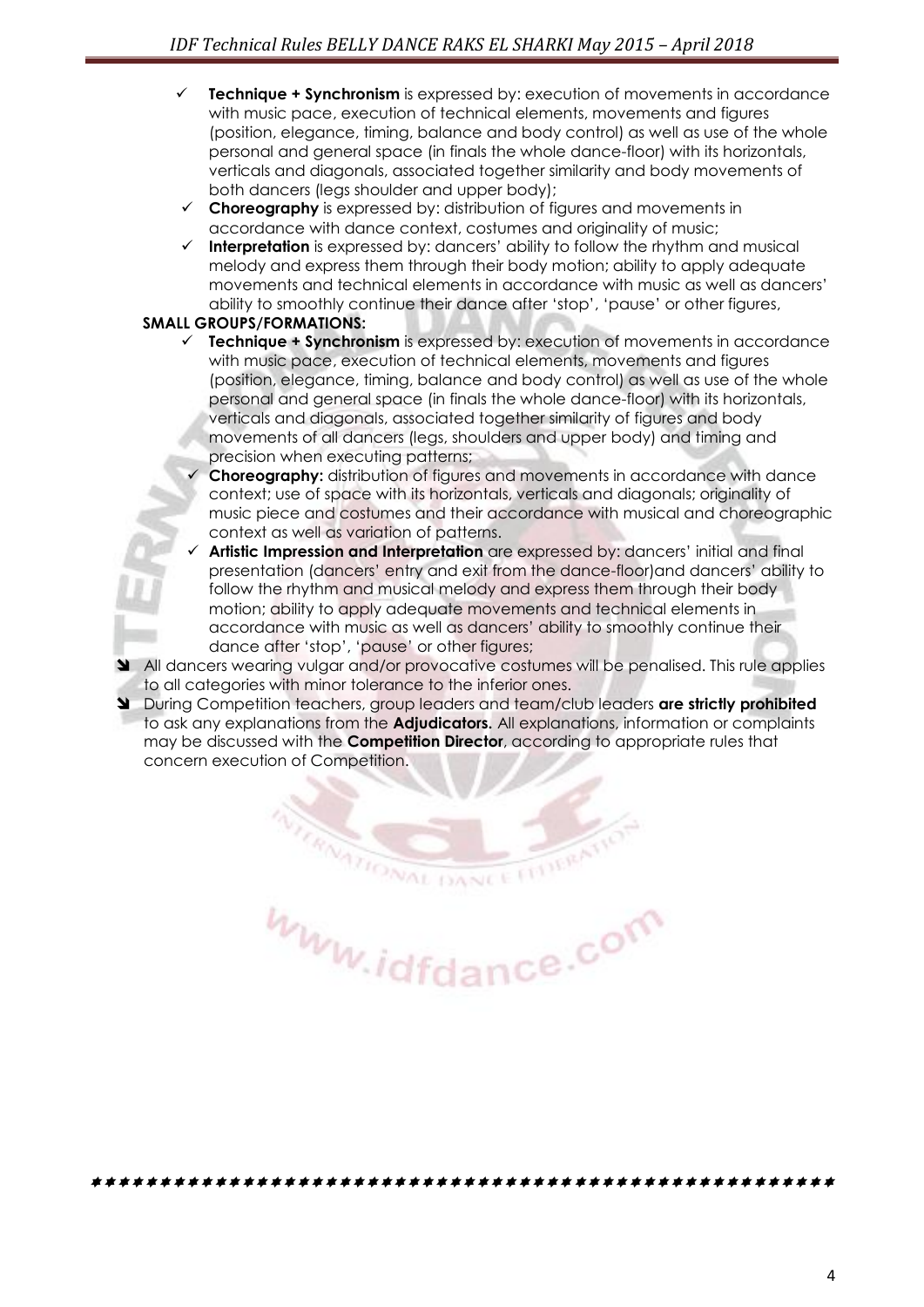## *BELLY DANCE RAKS EL SHARKI SOLO*

*(Male – Female)*

- Having reached the age limit for each category, dancers pass the older category automatically.
- Duration of music pieces must be as follow:

#### **Preliminaries (Federation Music)**

- **MINI – YOUTH – JUNIOR – ADULT - SENIOR:** Track duration from **1':15" Semi-finals and Final (Own Music)**
- **MINI – YOUTH – JUNIOR – ADULT - SENIOR:** Track duration from **1':15"** to **1':45"**

#### *EXECUTION OF COMPETITION*

- Depending on number of participants, each category would start from preliminaries, semifinals or finals respectively;
- **Competition Director**, whenever necessary, may apply modifications to the execution of the competition.

#### *CHARACTERISTIC AND MOVEMENTS*

 Dancer must demonstrate the knowledge acquired to the Jury, through technique of dance, choreography, music interpretation, expressiveness with a fluid and elegant sequence of movements. In this discipline the main evaluation criteria are: Dance Technique and choreography.

*EVALUATION* 

- 
- 
- 

 **TECHNIQUE from three (3) to Thirty (30) points CHOREOGRAPHY from two (2) to Twenty (20) points INTERPRETATION from one (1) to Ten (10) points**

*PENALTIES*  **FALL Five (5) points**

DANCE

www.idfdance.com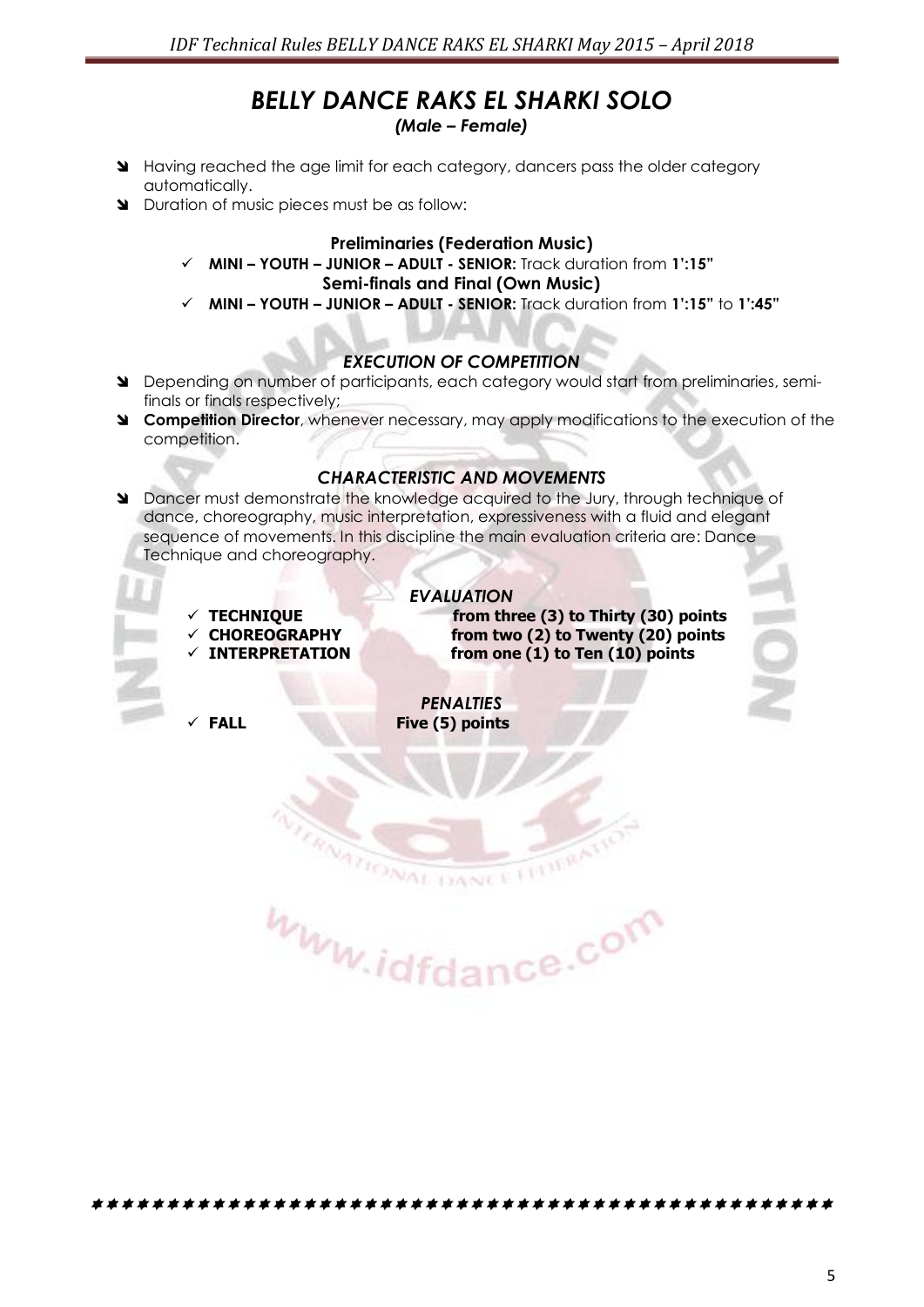#### *BELLY DANCE RAKS EL SHARKI COUPLE (Male and Female)*

- Belly Dance Raks el Sharki Couple is composed of two (2) dancers where one (1) is male and the other one is female.
- In the case of a couple from mixed age categories (eg. one (1) Youth and one (1) Junior), the couple must participate in the older category;
- They may participate in several dance categories (eg. couples/duos etc.).
- Duration of music pieces must be as follow:

#### **Preliminaries (Federation Music)**

**MINI – YOUTH – JUNIOR – ADULT - SENIOR:** Track duration from **1':30"**

#### **Semi-finals and Final (Own Music)**

**MINI – YOUTH – JUNIOR – ADULT - SENIOR:** Track duration from **1':30"** to **2':00"**

#### *EXECUTION OF COMPETITION*

- Depending on number of participants, each category would start from preliminaries, semifinals or finals respectively;
- **There can be no more than two (2) Couples performing on a dance-floor in preliminaries;**
- In the case when a couple lacks his/her own music in a final, Federation Music will be used:
- **Competition Director**, whenever necessary, may apply modifications to the execution of the competition.

#### *CHARACTERISTIC AND MOVEMENTS*

- Couple must demonstrate the knowledge acquired to the Jury, through technique of dance and synchronization, choreography and music interpretation, expressiveness with a fluid and elegant sequence of movements. In this discipline the main evaluation criteria are: Dance Technique and choreography.
- In Final, in order to present dance technique and choreography, a Couple is expected to use the whole available space.

#### *EVALUATION*

- $\checkmark$  TECHNIQUE + SYNCHRONISM from three (3) to Thirty (30) points
- **CHOREOGRAPHY from two (2) to Twenty (20) points**
- 

**INTERPRETATION from one (1) to Ten (10) points**

*PENALTIES*  **FALL Five (5) points**

**RATIONAL DANCE** www.idfdance.com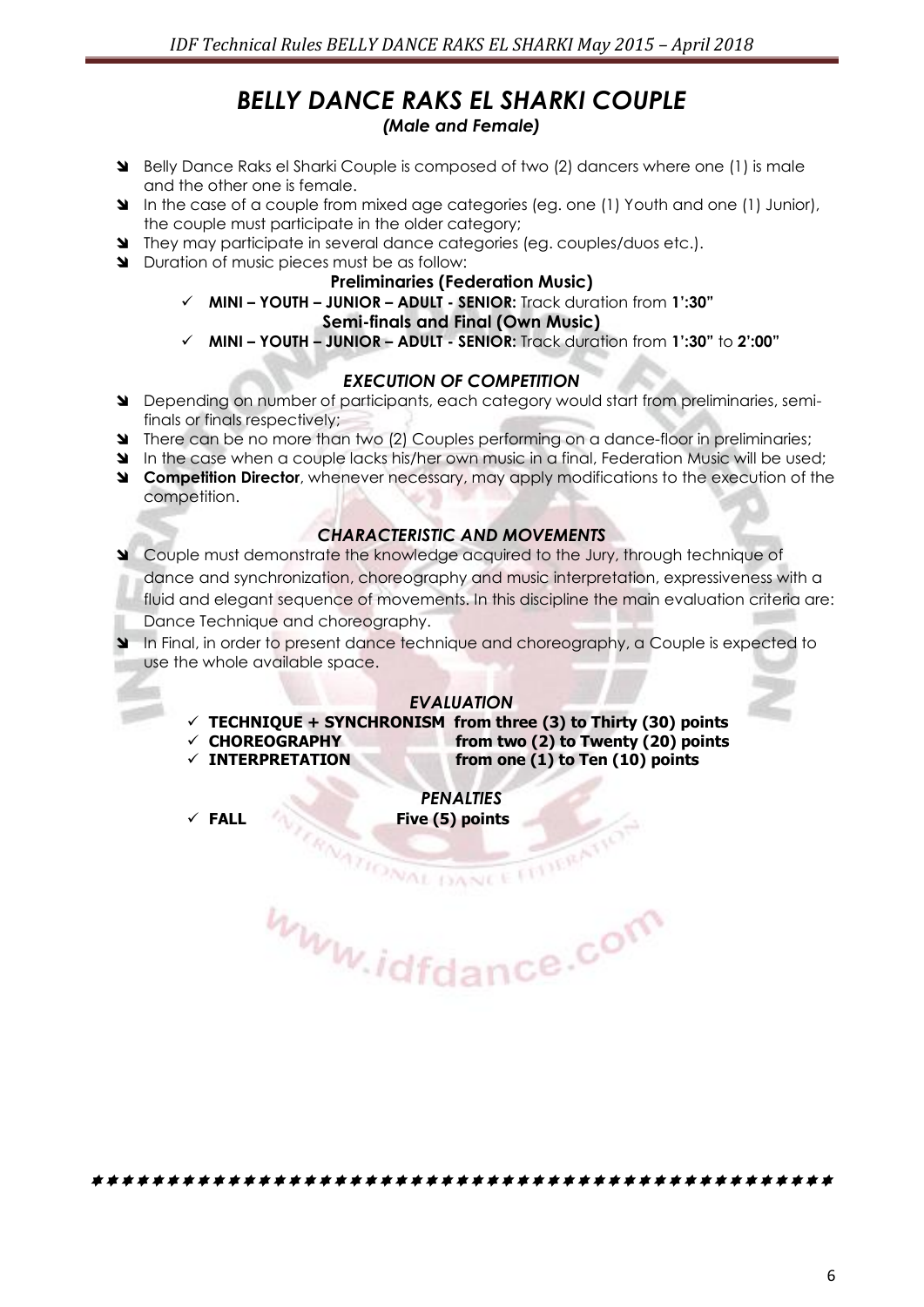#### *BELLY DANCE RAKS EL SHARKI DUO (Both Males or Both Females)*

- Belly Dance Raks el Sharki Duo is composed of two (2) dancers where both of them are males or females .
- In the case of a duo from mixed age categories (eg. one (1) Youth and one (1) Junior), the duo must participate in the older category;
- They may participate in several dance categories (eg. couples/duos etc.).
- Duration of music pieces must be as follow:

#### **Preliminaries (Federation Music)**

**MINI – YOUTH – JUNIOR – ADULT - SENIOR:** Track duration from **1':30"**

#### **Semi-finals and Final (Own Music)**

**MINI – YOUTH – JUNIOR – ADULT - SENIOR:** Track duration from **1':30"** to **2':00"**

#### *EXECUTION OF COMPETITION*

- Depending on number of participants, each category would start from preliminaries, semifinals or finals respectively;
- There can be no more than two (2) Duo performing on a dance-floor in preliminaries;
- In the case when a couple lacks his/her own music in a final, Federation Music will be used:
- **Competition Director**, whenever necessary, may apply modifications to the execution of the competition.

#### *CHARACTERISTIC AND MOVEMENTS*

- Duo must demonstrate the knowledge acquired to the Jury, through technique of dance and synchronization, choreography and music interpretation, expressiveness with a fluid and elegant sequence of movements. In this discipline the main evaluation criteria are: Dance Technique and choreography.
- In Final, in order to present dance technique and choreography, a Duo is expected to use the whole available space.

#### *EVALUATION*

- $\checkmark$  TECHNIQUE + SYNCHRONISM from three (3) to Thirty (30) points
- 
- 

 **CHOREOGRAPHY from two (2) to Twenty (20) points INTERPRETATION from one (1) to Ten (10) points**

*PENALTIES*  **FALL Five (5) points**

www.idfdance.com

**RATIONAL DANCE**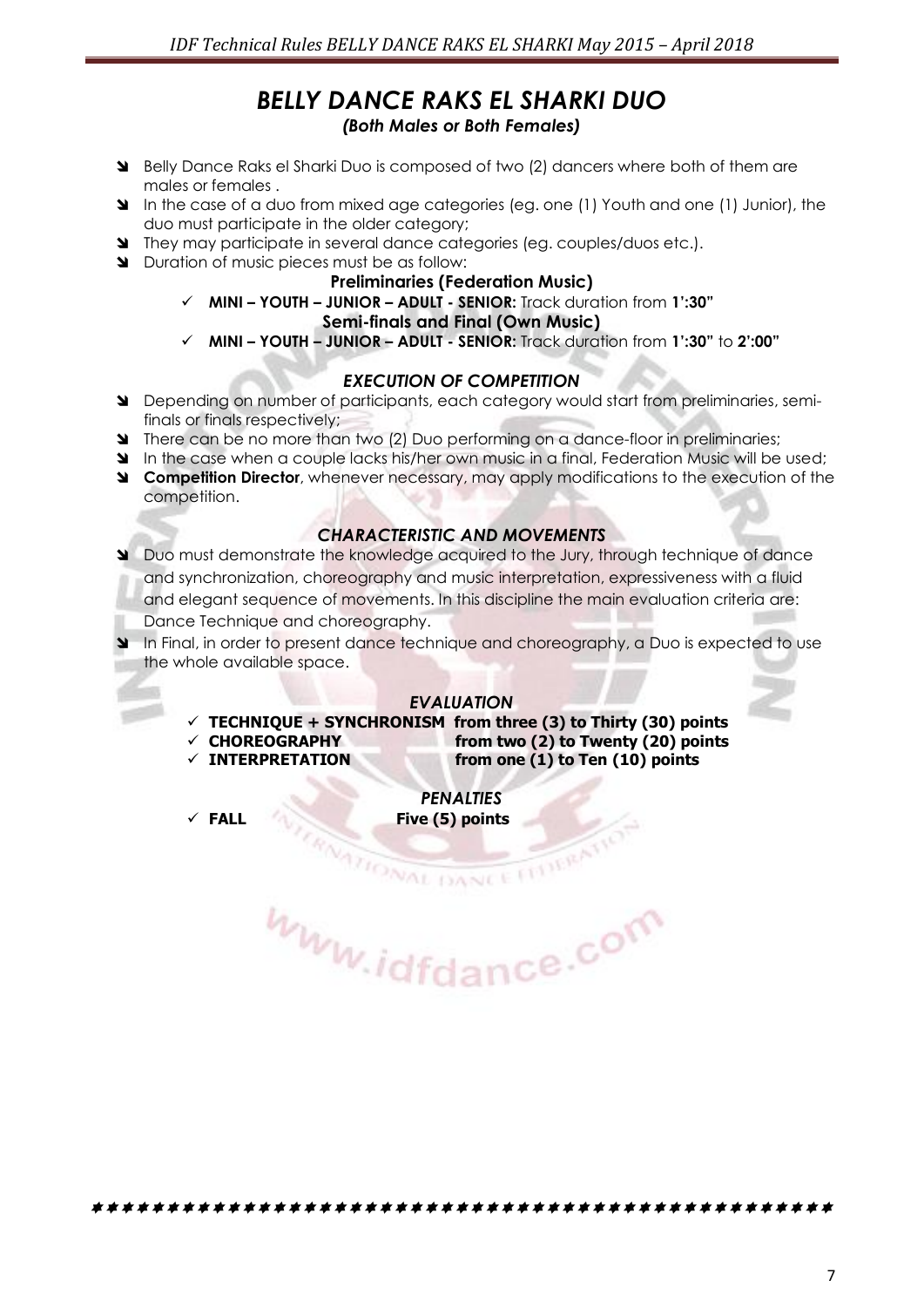#### *BELLY DANCE RAKS EL SHARKI SMALL GROUPS (Between three (3) and Seven (7) dancers)*

- Small-group is composed of minimum number of **three (3)** and maximum number of **seven (7)** dancers.
- Small-groups registered in Youth Junior Adult Senior categories may include dancers from younger age groups;
- In the age category Mini there can be one (1) dancer who is ten (10) years old;
- All clubs are allowed to nominate more than 1 (one) choreographed piece;
- One or more dancers may be nominated and perform both in small-groups and formations;
- **Two (2) dancers are allowed to be nominated and perform in two (2) or more small-groups**;
- **Four (4) dancers are allowed to be nominated and perform in two (2) or more formations.**
- **N** Duration of music pieces must be as follow:

#### **Preliminaries, Semi-finals and Final (Own Music)**

**MINI – YOUTH – JUNIOR – ADULT - SENIOR:** Track duration from **2':00"** to **2':30"**

#### *EXECUTION OF COMPETITION*

- Depending on number of participants, each category would start from preliminaries, semifinals or finals respectively;
- Preliminaries, semi-finals and finals are held with only one (1) Small Group performing on a dance-floor at time;
- In the case when a Small Group lacks its own music in a final, Federation Music will be used;
- **Competition Director**, whenever necessary, may apply modifications to the execution of the competition.

#### *CHARACTERISTIC AND MOVEMENTS*

- Small Group must demonstrate the knowledge acquired to the Jury, through technique of dance and synchronism, choreography, music interpretation, expressiveness with a fluid and elegant sequence of movements. In this discipline the main evaluation criteria are: Dance Technique and choreography.
- In order to present dance technique and choreography, a small-group is expected to use the whole available space.

#### *EVALUATION*

- 
- **TECHNIQUE + SYNCHRONISM from three (3) to Thirty (30) points**
- from two (2) to Twenty (20) points  $\checkmark$  ARTISTIC IMPRESSION + INTERPRETATION from one (1) to Ten (10) points

VA AIR E

*PENALTIES*  Five (5) points<br>
Www.idfdance.com